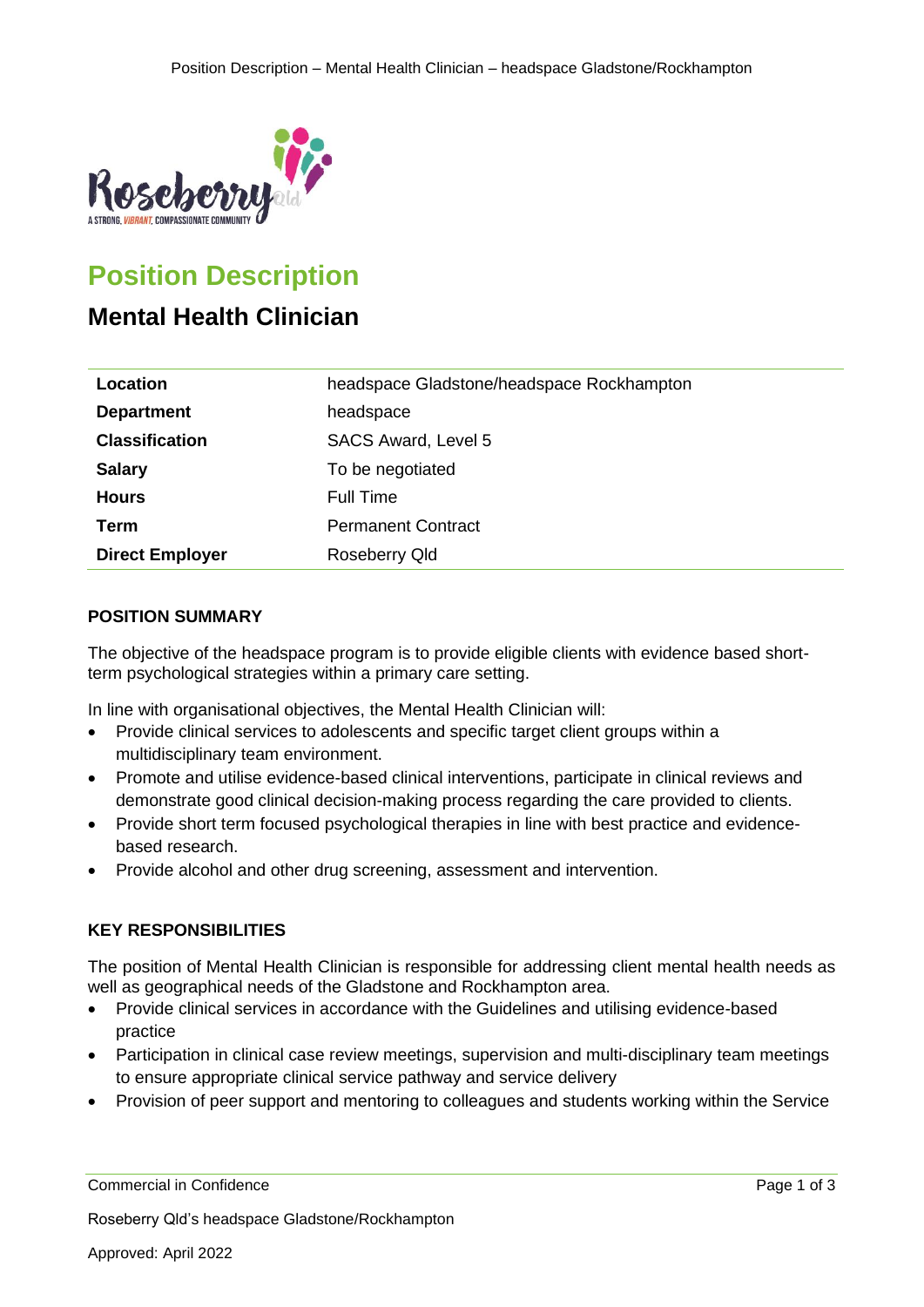Position Description – Mental Health Clinician – headspace Gladstone/Rockhampton

- Utilising and maintaining linkages with government and non-government stakeholders at the community level (including those outside of the clinical mental health system) to enhance service provision for the client and family
- Applying the principles of family inclusive practice and involving clients in their own care through practice tools and resources
- Demonstrate familiarity with ethical standards and show clinical awareness of available support in areas such as forensic and legal topics, mandatory reporting of abuse, confidentiality, managing risk (e.g. managing aggressive clients), safety issues and the underpinning legislative requirements in Queensland
- Promote and participate in the ongoing planning, development, review and maintenance of Clinical Governance Standards and RQ Policies and Procedures ensuring a commitment to quality and safety standards
- Maintain case records, in the agreed format and within expected timeframes that clearly document activities undertaken and ensure all documentation in comprehensive, factual and complies with relevant legislation, professional guidelines and organisational policies.

# **RELATIONSHIPS**

The position holder will be required to develop and maintain positive and effective working relationships with the headspace Team and Centre Manager

| <b>Reports To</b>             | <b>Clinical Services Manager</b>                                                                                                                                                                                                                                                                   |
|-------------------------------|----------------------------------------------------------------------------------------------------------------------------------------------------------------------------------------------------------------------------------------------------------------------------------------------------|
| <b>Direct Reports</b>         | Nil                                                                                                                                                                                                                                                                                                |
| <b>Indirect Reports</b>       | Nil                                                                                                                                                                                                                                                                                                |
| <b>Internal Relationships</b> | headspace Gladstone Team<br>Roseberry Qld staff<br>Youth advisers/reference group members                                                                                                                                                                                                          |
| <b>External Relationships</b> | headspace National staff<br>headspace Youth Early Psychosis Program staff<br>Staff from other headspace centres<br>Consortium partner organisations and staff<br>Local youth, health and community service providers and staff<br>Young people and their family and friends that access the centre |

# **SELECTION CRITERIA**

# **Qualifications and Registrations**

# **Essential**

- Bachelor Psychology, Mental Health and/or Social Work or relevant discipline.
- Experience in providing a range of psychological services including early intervention counselling, treatment and case management.
- Experience in the youth and/or mental health sector and a broad understanding of the challenges and experiences of young people in Australia, including specific community factors.

Commercial in Confidence **Page 2 of 3** Commercial in Confidence

Roseberry Qld's headspace Gladstone/Rockhampton